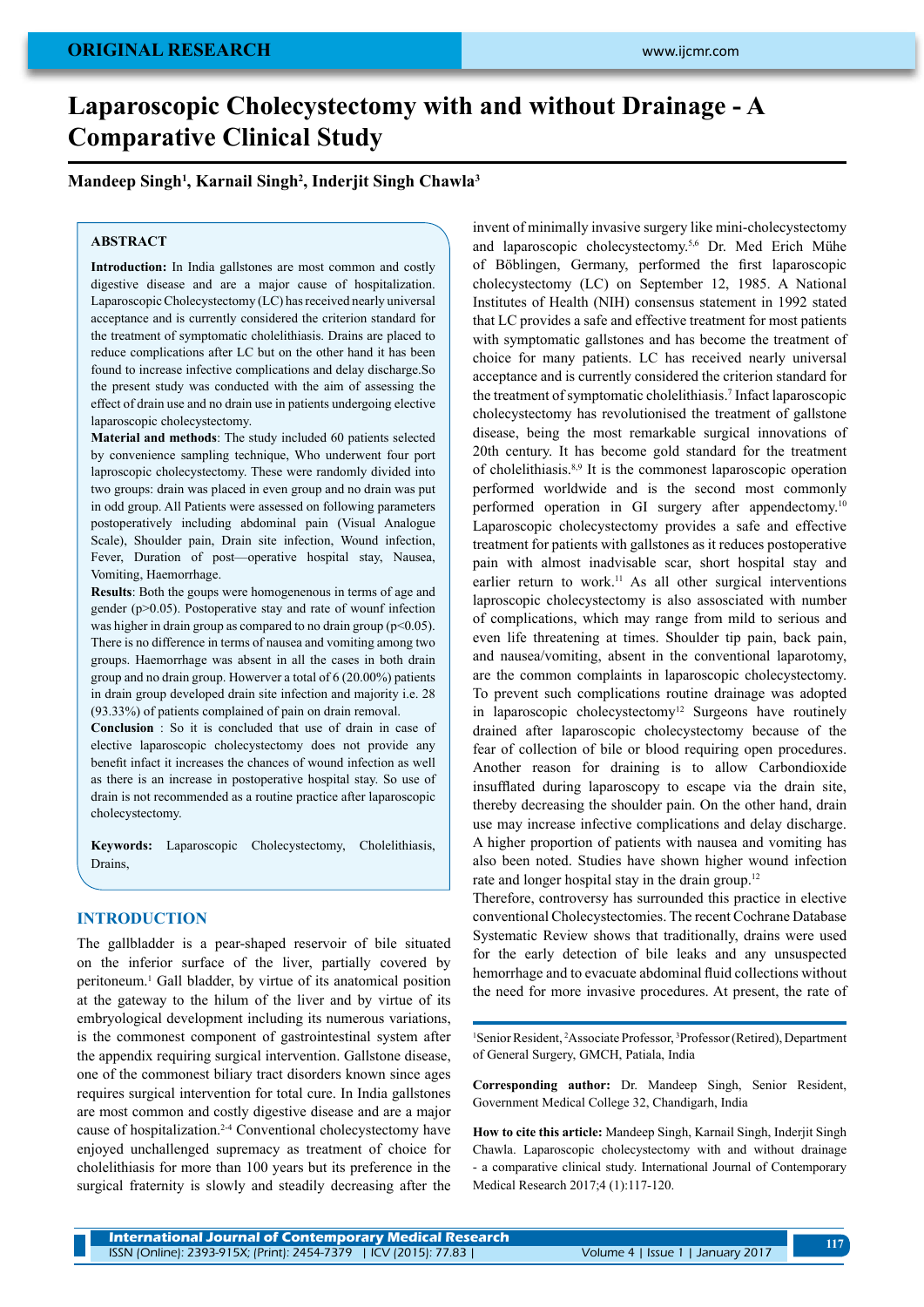biliary complications after LC is 0.4 % (range, 0.1–0.9 %). Postoperative hemorrhagic complications are very rare which further limit the use of drains. The absence of subhepatic fluid collections after cholecystectomy is strongly associated with an uncomplicated postoperative recovery. The efficacy of drains to evacuate subhepatic collections may justify their use to prevent postoperative complications.13 However, experimental studies showed that, when a drain is inserted in the peritoneal cavity that contains no fluids, it is quickly surrounded by omentum and completely occluded within 48 hours. Drains are supposed to be much more efficient in draining bile than other types of intra-abdominal collections. Port-site infection is a minor complication that affects 1.1–7.9 % of patients after LC. The use of drains seems to improve the incidence of this complication, possibly related to the presence of a foreign body.

Thus as compared to open cholecystectomy, the usefulness of drains in laparoscopic cholecystectomy is not clear, and in many instances prophylactic drains are useless or may even add to the morbidity or cost of a procedure.14,15 However the data related to effectiveness of drain use is still limited. This serves as a basis to undertake present study to compare the effect of drain use on outcome of laparoscopic cholecystectomy.

A prospective study of 60 cases undergoing Laparoscopic cholecystectomy with and without drainage was undertaken in order to study

- 1. The length of hospital stay and
- 2. The incidence of post—operative morbidity interms of complications for evaluation of merits and demerits of drainage over non-drainage techniques.

## **Materialand methods**

The study was conducted in Department of General Surgery, Govt. Rajindra Hospital/ Govt. Medical College Patiala, Punjab on Sixty patients of gall Bladder disease admitted for laparoscopic cholecystectomy. Study was approved by ethical committee of the institution. After obtaining Writtten informed, the patients were divided into two groups- Group A and Group B on random basis

Group A: (n= 30) Sub-hepatic space was drained by a suction drain which was brought out through mid axillary port (even group)

Group B: (n= 30) Non-drainage of Sub-hepatic space (odd group)

## **Inclusion criteria**

- Age group 18-75 years
- Symptomatic cholelithiasis
- Patients undergoing elective laparoscopic cholecystectomy

## **Exclusion Criteria**

- Obstructive Jaundice
- Conversion to open surgery
- Intraoperative haemorrhage
- Intraoperative biliary tract injury
- Intraoperative cholangiogram required
- Performance of any additional procedure

#### **Operative procedure and outcome measures:**

Plan of thesis was approved from institutional ethical committee. Written informed consent was obtained in all the cases. Haemogram, urine analysis, liver-function tests, pre-operative chest x- ray, ECG and ultra sonography of intra and extrahepatic biliary tract was be done in all cases. All patients were subjected to Laparoscopic cholecystectomy. General anaesthesia was utilized. Laparoscopic cholecystectomy was performed using four port technique. In 30 patients in odd group non-drainage of sub-hepatic space was used, in the even group sub-hepatic space was drained by a suction drain which was brought out through mid axillary port.Sociodemographic data of the patient including age, sex, any past history of illness if present and investigations including USG findings were recorded in proforma developed by researcher. All the patients in both experimental and control group were evaluated for 9 outcome measures postoperatively including Abdominal pain (Visual Analogue Scale), Shoulder pain, Drain site infection, Wound infection, Fever, Duration of post-operative hospital stay, Nausea, Vomiting, Haemorrhage. Postoperative pain was assessed at 0 day, 1st day, 2nd day, 3rd day after operation by using Visual Analogue scale. On day 0, all patients were administered analgesics after 1hr of extubation than at 6hrs and then after 8 hrs. On day 1, 2 and 3 all the patients were given analgesics as required after assessing pain. The wound infection was recorded by examination of wound daily for any discharge and/or redness. All patients were given respiratory physiotherapy, and were made ambulatory in the post-operative period as early as possible.

# **Statisticalanalysis**

The data was analysed using appropriate statistical methods including descriptive and inferential statistics including chisquare and student's t-test.

#### **Results**

Present study revealed that maximum no. i.e. 9 (30.00%) of patients in no drain group belonged to age group of 31-40 years followed by 8 (26.67%) patients in 20-30 years, whereas least no. of subjects i.e. 3 (10.00%) belonged to 61-70 years. In drain group maximum no. of patients i.e. 8 (26.67%) belonged to 31- 40 years and least no. i.e. 4 (13.33%) of subjects belonged to 61-70 years age group. Both the groups were homogenous in terms of age distribution ( $p = 0.9841$ ). As per gender distribution majority of the study subjects in both no drain group and drain group were females i.e 26 (86.7%) and 29 (96.7%) respectively. Both the groups were homogenous in terms of gender distribution ( $p = 0.161$ ). Mean hospital stay (in days) was significantly higher in case of no drain group  $(4.63 \pm 2.41)$ as compared to drain group  $(8.63+4.06)$  with  $p=0.00002$ . Rate of wound infection was significantly higher with drain use as compared to no drains because more number of patients in drain group i.e. 7 (23.33%) developed wound infection as compared to patients in no- drain group i.e.1 (3.33%) with p=0.0226. There is no difference in terms of nausea and vomiting among two groups. Haemorrhage was absent in all the cases in both drain group and no drain group. Insertion of drain added to discomfort of the patients as a total of 6 (20.00%) patients in drain group developed drain site infection and majority i.e. 28 (93.33%) of patients complained of pain on drain removal. There was no statistically significant difference in abdominal pain as assessed by Visual Analogue Scale in both drain and no drain group at 0,  $1<sup>st</sup>$  and  $2<sup>nd</sup>$  postoperative day. There is no significant effect of drain use on shoulder pain.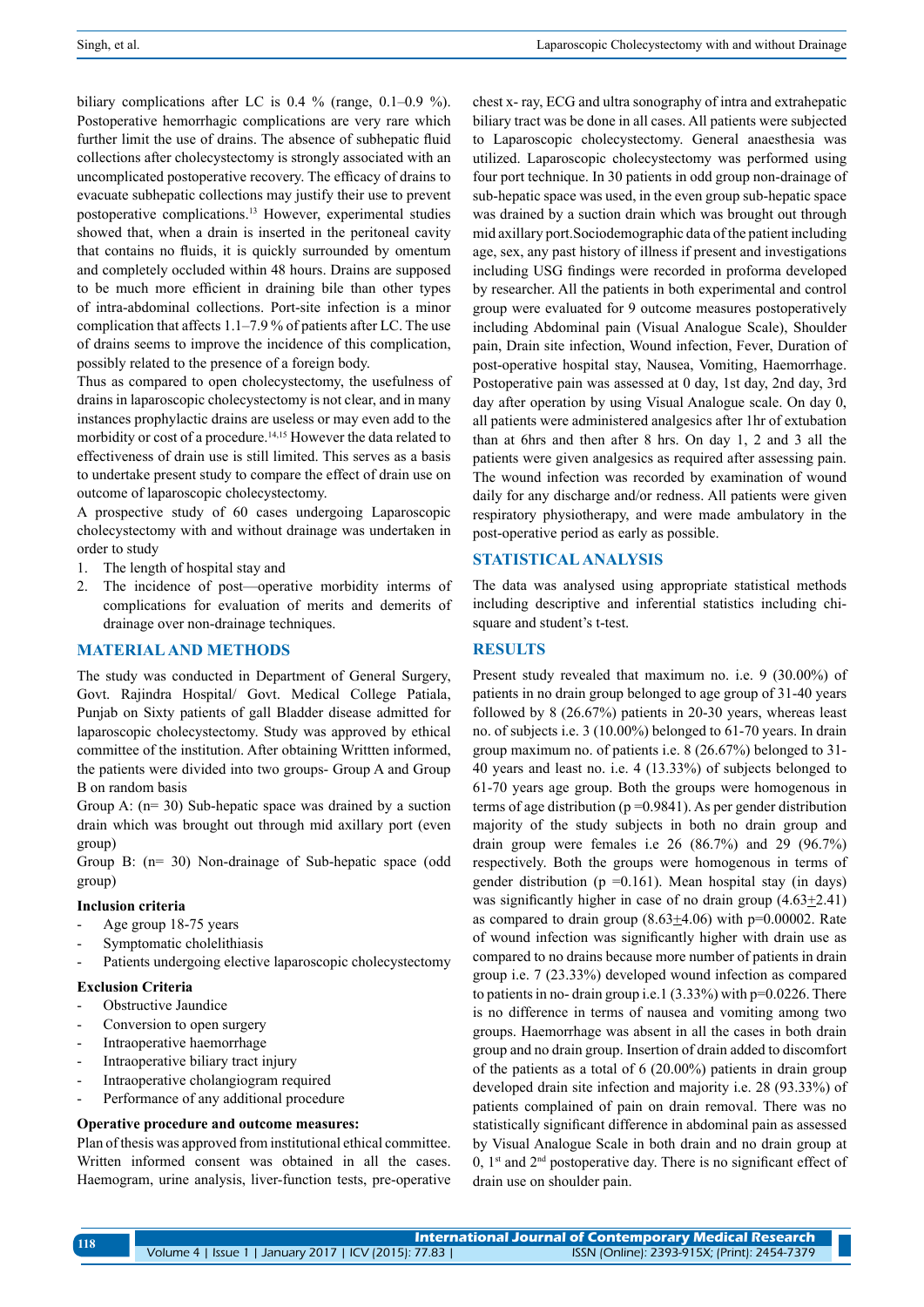# **Discussion**

Laproscopic cholecystectomy is the gold standard for the treatment of cholelithiasis. When compared to open surgery it offers various benefits like faster recovery, shorter hospital stay, and better postoperative outcome and fewer complication. Routine drainage was a part of cholecystectomy procedure for a long period of time. However many studies have reported no practical benefit of inserting drains after laparoscopic cholecystectomy. But still there is no clear cut practice regarding this. So the present randomized controlled study was conducted on a total of 60 patients with two groups. Findings of the present study demonstrated that there was a statistically significant (p=0.00002) difference among no drain group and drain group in terms of duration of hospital stay as it with was more in case of no drain group (mean+s.d.=4.63+2.41) as compared to drain group (mean+s.d=8.63+4.06). Similar findings are also been reported by Nagpal A et al  $(2011)^{16}$  as mean Hospital stay was higher in drain group as compared to no- drain group. Similar studies were also conducted by Koichi Ishikawa et al (2010)<sup>17</sup>, Rathi P.K et al  $(2009)^{18}$ , where it is found that drain use prolongs the hospital stay. Gouda El-labban (2008)<sup>11</sup> also reported that hospital stay was longer in the drain group than in group without drain and it is appearing that the use of drain delays hospital discharge.

Present study reported a significant difference (p=0.0226) in rate of wound infection with drain use as compared to no drains because more number of patients in drain group i.e. 7 (23.33%) developed wound infection as compared to 1 (3.33%) patients in no- drain group. Similar findings are also reported by Abid Halim  $(2011)^{19}$  that due to more chances of infection it is advised not to place drain in Laparoscopic Cholecystectomy. Gurusamy et al (2007)<sup>12</sup> also reported that concluded that wound infection tended to be higher in those with a drain.

Another major finding of the study was that incidence of nausea and vomiting was slightly higher among patients in drain group as compared patients in no drain group. But these differences were not statistically significant. (p=0.1903, 0.3894) respectively). Similar findings are reported by Picchio M  $(2012)^{20}$ , Hawasli A et al  $(1994)^{21}$  which stated that there was no statistically significant difference among the incidence of nausea and vomiting in postoperative period with drain use and no use. Moreover in present study there was no statistically significant difference among patients in no drain group and drain group in terms of fever during postoperative period.

In present study other postoperative complication was hemorrhage was absent in all the cases in both drain group and no drain group. Small sample size could be a reason for not observing this complication. On other hand Picchio M et al  $(2012)^{20}$  reported two  $(1.9\%)$  significant hemorrhagic events postoperatively. But in case of patients where drain was inserted a total of 6 (20.00%) patients developed drain site infection and majority i.e. 28 (93.33%) of patients complained of pain on drain removal. Other studies by Rathi P.K.et al  $(2009)^{18}$  also reported that it is observed that routine placement of drain after laparoscopic cholecystectomy not only prolongs the post-operative hospital stay; it also leads to drain site pain / discomfort.

Another major finding of the study is that there was no statistically significant difference in abdominal pain as assessed by Visual Analogue Scale in both drain and no drain group at 0 postoperative day ( $p=0.08$ ) and postoperative day 1 ( $p=0.1325$ ) and postoperative day 2 ( $p=0.7795$ ). None of the patients in either group complained of pain on third postoperative day. Similar findings are also been reported by Kemal Arslan et al  $(2011)^{22}$  that there was no difference in pain between groups the 2nd, 8th, or 18th hour evaluations. Gouda El-labban, (2008)<sup>11</sup> also reported the similar findings that there was no statistically significant difference in postoperative pain.

Present study also reveals that there is no significant effect of drain use on shoulder pain. These findings are supported by other studies conducted Gurusamy et al  $(2007)^{12}$  and Picchio M et al  $(2012)^{20}$  which reported that there was no statistically significant difference in occurrence of shoulder tip pain with drain use.

# **Conclusion**

So it is concluded that there is no practical benefit of postoperative drain insertion in case of patients with laparoscopic cholecystectomy. It offers no benefit in terms of postoperative abdominal pain reduction, shoulder pain reduction, nausea, vomiting and fever in postoperative period. On the other hand it prolongs the hospital stay can also increases the chances of wound infection. In addition it adds to pain and discomfort on the drain site. So drain use is not recommended as a routine practice in laparoscopic cholecystectomy.

# **References**

- 1. Danny A Sherwinter "Laparoscopic Cholecystectomy" assessed at https://profreg.medscape.com/px/getpractice profile
- 2. Wani NA, Khan ZA.Experience with biliary tract surgery. Ind J Surg. 1995;62:181-186.
- 3. Hussain A, Ahmed N, Zarger HU.Gall Stones: A chemical study in Kashmir.Ind J Surg. 1984:156-160.
- 4. William TL. Clinical manifestations and impact of gallstone disease.Am J Surg. 1993:165:405-408.
- 5. Goco IR, Luciola G, Chamber RN. Mini-cholecystectomy and operative cholangiography: A means of cost containment. Am Surg. 1983;49:143-5.
- 6. Mouret P. From the first laparoscopic cholecystectomy to the frontier of laparoscopic surgery; the future prospective. Dig Surg. 1991;8:124-25.
- 7. SherwinteDanny A, Kurt E Roberts. Laparoscopic Cholecystectomy. Assessed at http://emedicine.medscape. com/article/1582292-overview#a30
- 8. Bruce DS, Stephen BE. Laparoscopic cholecystectomy: Treatment of choice for symptomatic cholelithiasis. Ann Surg. 1991;213:665-77.
- 9. Soper NJ, Stockmann PT. Laparoscopic cholecystectomy: The new gold standard. Arch Surg. 1992;127:917-23.
- 10. Mufti TS, Ahmad S, Naveed D, Akbar M, Zafar A. Laparoscopic cholecystectomy: An early experience at Ayub Teaching Hospital Abbotabad. J Ayub Med Coll Abbottabad. 2007;19:42-44.
- 11. Gouda El-labban, Emad Hokkam, Mohamed El-labban, Ali Saber, Khaled Heissam, Soliman El-Kammash. Laparoscopic elective cholecystectomy with and without drain: A controlled randomised trial. J Minim Access Surg. 2012;8:90–92.
- 12. Gurusamy KS, Samraj K, Mullerat P, Davidson BR. Routine abdominal drainage for uncomplicated laparoscopic